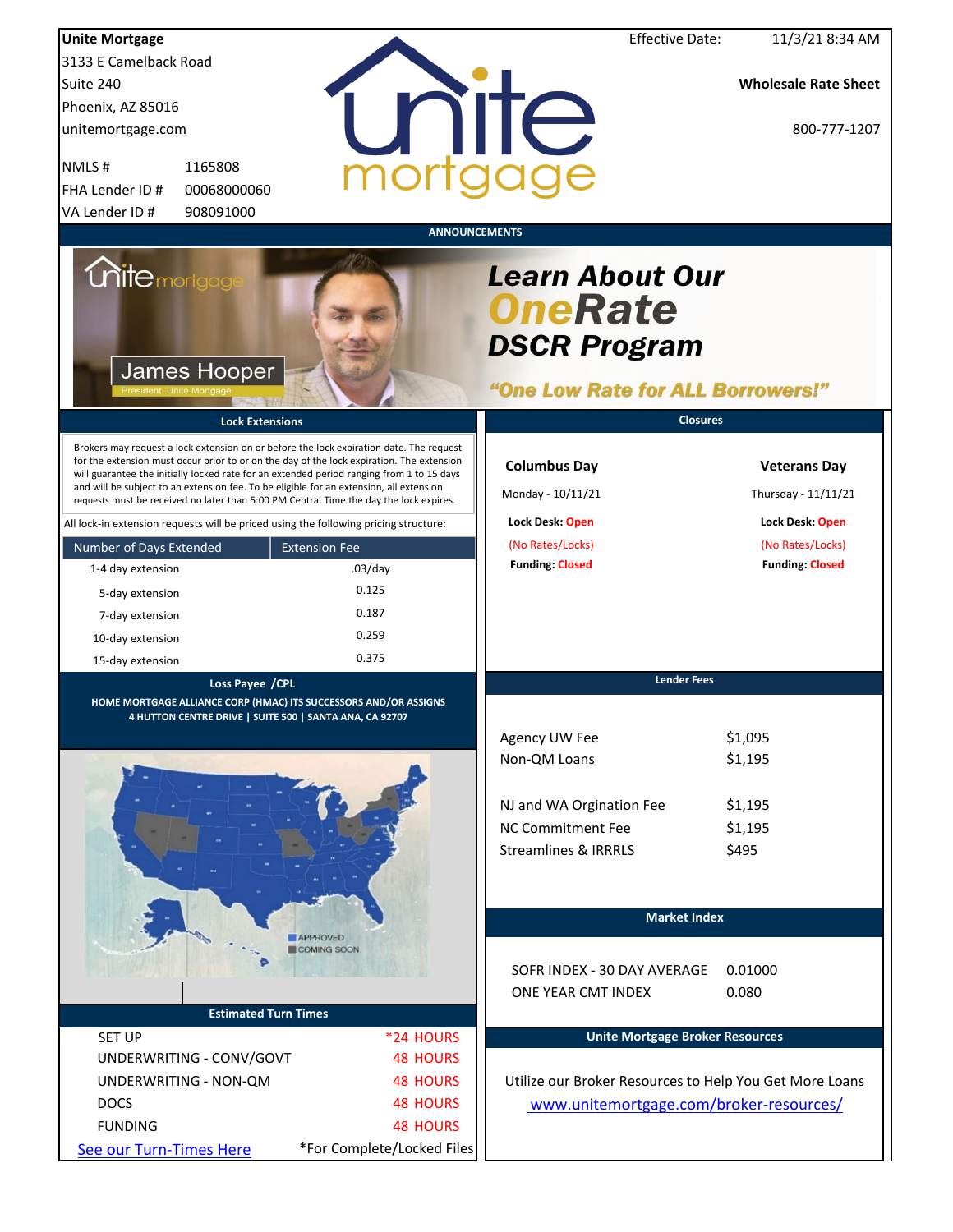

**Lock Desk**

[locks@unitemtg.com](mailto:locks@unitemtg.com)

File Update: 03-Nov-2021

Lock Hours: 9:00 A.M. - 3:00 P.M. PST

Effective Date: 3-Nov-2021

# **EZY ONE RATE**

Price Change Effective: 9:00 AM PST

# **RATE 30YR FIX HIGHLIGHTS**

| <b>Credit</b>      | $720+$                        |  |  |  |
|--------------------|-------------------------------|--|--|--|
| <b>Product</b>     | 30 yr fixed Full Amortization |  |  |  |
| <b>Loan Amount</b> | 200,001-1.5MM                 |  |  |  |
| <b>DSCR</b>        | $+1.100$                      |  |  |  |
|                    | Purchase 70%                  |  |  |  |
| <b>Purpose</b>     | Rate-Term 70%                 |  |  |  |
|                    | Cash-Out 65%                  |  |  |  |
| <b>Occupancy</b>   | Non Owner Occupied            |  |  |  |
| <b>ACH</b>         | Required                      |  |  |  |
| <b>PPP</b>         | 5 Years                       |  |  |  |
| <b>Reserves</b>    | 12 Month PITIA                |  |  |  |
| <b>Escrows</b>     | Required                      |  |  |  |

### **No Hits for LLPAs !!!**

# **EZY PRIME PLUS**

|             | <b>30 DAY PRICING</b> |                 |
|-------------|-----------------------|-----------------|
| <b>RATE</b> | <b>5/6 ARM</b>        | <b>30YR FIX</b> |
| 5.875       | 104.6250              | 104.3750        |
| 5.750       | 104.3750              | 104.1250        |
| 5.625       | 104.1250              | 103.8750        |
| 5.500       | 103.8750              | 103.6250        |
| 5.375       | 103.6250              | 103.3750        |
| 5.250       | 103.3750              | 103.1250        |
| 5.125       | 103.1250              | 102.8750        |
| 5.000       | 102.8750              | 102.6250        |
| 4.875       | 102.6250              | 102.3750        |
| 4.750       | 102.2500              | 102.0000        |
| 4.625       | 101.8750              | 101.6250        |
| 4.500       | 101.5000              | 101.2500        |
| 4.375       | 101.1250              | 100.8750        |
| 4.250       | 100.6250              | 100.3750        |
| 4.125       | 100.1250              | 99.8750         |
| 4.000       | 99.6250               | 99.3750         |
| 3.875       | 99.1250               | 98.8750         |
| 3.750       | 98.6250               | 98.3750         |

| <b>MAX PRICING</b> (Lower of Price or Premium) |          |  |  |  |  |  |  |
|------------------------------------------------|----------|--|--|--|--|--|--|
| No Prepay - Hard                               | 100.5000 |  |  |  |  |  |  |
| 1yr Prepay - Hard                              | 100.7500 |  |  |  |  |  |  |
| 2yr Prepay - Hard                              | 101.0000 |  |  |  |  |  |  |
| 3yr Prepay - Hard                              | 101.2500 |  |  |  |  |  |  |
| 4yr Prepay - Hard                              | 101.5000 |  |  |  |  |  |  |
| 5yr Prepay - Hard                              | 101.7500 |  |  |  |  |  |  |

| <b>ARM MARGIN</b> |             |  |  |  |  |  |  |
|-------------------|-------------|--|--|--|--|--|--|
| 5.000             | <b>SOFR</b> |  |  |  |  |  |  |
|                   |             |  |  |  |  |  |  |

| <b>LOCK FEES</b>        |         |  |  |  |  |  |  |  |
|-------------------------|---------|--|--|--|--|--|--|--|
| Relock Fee:             | .250    |  |  |  |  |  |  |  |
| Extension Fee Per Diem: | .030    |  |  |  |  |  |  |  |
| <b>Extension Max:</b>   | 15 Days |  |  |  |  |  |  |  |

|                   | <b>30 DAY PRICING</b>   |                                                | <b>PRICING ADJUSTMENTS</b> |                                 |                      |         |                   |                   |         |                   |         |  |
|-------------------|-------------------------|------------------------------------------------|----------------------------|---------------------------------|----------------------|---------|-------------------|-------------------|---------|-------------------|---------|--|
| <b>RATE</b>       | <b>5/6 ARM</b>          | 30YR FIX                                       |                            |                                 |                      |         | LTV               |                   |         |                   |         |  |
| 5.875             | 104.6250                | 104.3750                                       |                            | <b>Documentation</b>            | <b>Credit Score</b>  |         | 00.01-50 50.01-55 | 55.01-60 60.01-65 |         | 65.01-70 70.01-75 |         |  |
| 5.750             | 104.3750                | 104.1250                                       |                            |                                 | $\geq 780$           | (0.250) | (0.375)           | (0.500)           | (0.625) | (0.875)           | (1.125) |  |
| 5.625             | 104.1250                | 103.8750                                       |                            |                                 | 760 - 779            | (0.375) | (0.375)           | (0.625)           | (0.875) | (1.000)           | (1.375) |  |
| 5.500             | 103.8750                | 103.6250                                       |                            |                                 | 740 - 759            | (0.375) | (0.500)           | (0.750)           | (1.000) | (1.250)           | (1.625) |  |
| 5.375             | 103.6250                | 103.3750                                       |                            | <b>DSCR</b>                     | 720 - 739            | (0.500) | (0.625)           | (0.875)           | (1.125) | (1.500)           | (2.000) |  |
| 5.250             | 103.3750                | 103.1250                                       |                            |                                 | 700 - 719            | (0.625) | (0.750)           | (1.000)           | (1.375) | (1.875)           | #N/A    |  |
| 5.125             | 103.1250                | 102.8750                                       |                            |                                 | 680 - 699            | (0.875) | (1.000)           | (1.250)           | (1.750) | #N/A              | #N/A    |  |
| 5.000             | 102.8750                | 102.6250                                       |                            |                                 | $660 - 679$          | (1.375) | (1.500)           | (1.625)           | (2.250) | #N/A              | #N/A    |  |
| 4.875             | 102.6250                | 102.3750                                       |                            |                                 | 5/6 40yr ARM SOFR    | (0.250) | (0.250)           | (0.250)           | (0.250) | (0.250)           | (0.250) |  |
| 4.750             | 102.2500                | 102.0000                                       |                            | Product                         | 40yr Fixed           | (0.250) | (0.250)           | (0.250)           | (0.250) | (0.250)           | (0.250) |  |
| 4.625             | 101.8750                | 101.6250                                       |                            |                                 | Interest-Only        | (0.250) | (0.250)           | (0.375)           | (0.500) | (0.625)           | (0.750) |  |
| 4.500             | 101.5000                | 101.2500                                       |                            |                                 | 150,000-200k         | (0.500) | (0.500)           | (0.500)           | (0.500) | (0.500)           | (0.750) |  |
| 4.375             | 101.1250                | 100.8750                                       |                            |                                 | 200,001-300k         | 0.000   | 0.000             | 0.000             | 0.000   | (0.250)           | (0.250) |  |
| 4.250             | 100.6250                | 100.3750                                       |                            |                                 | 300,001-1.0m         | 0.000   | 0.000             | 0.000             | 0.000   | 0.000             | 0.000   |  |
| 4.125             | 100.1250                | 99.8750                                        |                            | <b>Loan Amount</b>              | 1,000,001-1.5m       | (0.250) | (0.250)           | (0.250)           | (0.250) | (0.250)           | (0.250) |  |
| 4.000             | 99.6250                 | 99.3750                                        |                            |                                 | 1,500,001-2.0m       | (0.500) | (0.500)           | (0.500)           | $\#N/A$ | #N/A              | #N/A    |  |
| 3.875             | 99.1250                 | 98.8750                                        |                            |                                 | 2,000,001-2.5m       | (0.750) | (0.750)           | (0.750)           | $\#N/A$ | #N/A              | #N/A    |  |
| 3.750             | 98.6250                 | 98.3750                                        |                            |                                 | 2,500,001-3.0m       | (0.750) | (0.750)           | (0.750)           | $\#N/A$ | #N/A              | #N/A    |  |
|                   |                         |                                                |                            |                                 | $DSCR \geq 1.5$      | 0.250   | 0.250             | 0.250             | 0.250   | 0.250             | 0.250   |  |
|                   |                         | <b>MAX PRICING</b> (Lower of Price or Premium) |                            | <b>DSCR</b>                     | DSCR 1.25-1.49       | 0.250   | 0.250             | 0.250             | 0.250   | 0.250             | 0.250   |  |
| No Prepay - Hard  |                         | 100.5000                                       |                            |                                 | DSCR 1.10-1.24       | 0.000   | 0.000             | 0.000             | 0.000   | 0.000             | 0.000   |  |
| 1yr Prepay - Hard |                         | 100.7500                                       |                            | <b>Purpose</b>                  | Cash-Out             | (0.250) | (0.375)           | (0.375)           | (0.375) | #N/A              | #N/A    |  |
| 2yr Prepay - Hard |                         | 101.0000                                       |                            |                                 | Condo-Warrantable    | (0.250) | (0.250)           | (0.250)           | (0.250) | (0.500)           | (0.500) |  |
| 3yr Prepay - Hard |                         | 101.2500                                       |                            | <b>Property Type</b>            | Condo-NonWarrantable | (0.500) | (0.500)           | (0.500)           | (0.500) | #N/A              | #N/A    |  |
| 4yr Prepay - Hard |                         | 101.5000                                       |                            |                                 | 2-4 Unit             | (0.250) | (0.250)           | (0.250)           | (0.250) | #N/A              | #N/A    |  |
| 5yr Prepay - Hard |                         | 101.7500                                       |                            | <b>Credit / Housing History</b> | 1x30x12              | (0.750) | (0.750)           | (0.750)           | (0.750) | (0.750)           | (0.750) |  |
|                   |                         |                                                |                            | <b>Other Miscellaneous</b>      | <b>ACH</b>           | 0.125   | 0.125             | 0.125             | 0.125   | 0.125             | 0.125   |  |
|                   | <b>ARM MARGIN</b>       |                                                |                            |                                 | No Escrows (No HPML) | (0.150) | (0.150)           | (0.150)           | (0.150) | (0.150)           | (0.150) |  |
|                   | 5.000                   | <b>SOFR</b>                                    |                            |                                 | No Prepay            | (1.500) | (1.500)           | (1.500)           | (1.500) | (1.500)           | (1.500) |  |
|                   |                         |                                                |                            |                                 | 1yr Prepay           | (1.000) | (1.000)           | (1.000)           | (1.000) | (1.000)           | (1.000) |  |
|                   |                         |                                                |                            | <b>Prepay Penalty</b>           | 2yr Prepay           | (0.500) | (0.500)           | (0.500)           | (0.500) | (0.500)           | (0.500) |  |
|                   | <b>LOCK FEES</b>        |                                                |                            |                                 | <b>3yr Prepay</b>    | 0.000   | 0.000             | 0.000             | 0.000   | 0.000             | 0.000   |  |
|                   | Relock Fee:             | .250                                           |                            |                                 | 4yr Prepay           | 0.375   | 0.375             | 0.375             | 0.375   | 0.375             | 0.375   |  |
|                   | Extension Fee Per Diem: | .030                                           |                            |                                 | <b>5yr Prepay</b>    | 0.750   | 0.750             | 0.750             | 0.750   | 0.750             | 0.750   |  |
|                   | <b>Extension Max:</b>   | 15 Days                                        |                            |                                 | 25 Day               | 0.000   | 0.000             | 0.000             | 0.000   | 0.000             | 0.000   |  |
|                   |                         |                                                |                            | <b>Lock Term</b>                | 40 Day               | (0.150) | (0.150)           | (0.150)           | (0.150) | (0.150)           | (0.150) |  |
|                   |                         |                                                |                            |                                 | 55 Day               | #N/A    | #N/A              | #N/A              | #N/A    | #N/A              | #N/A    |  |
|                   |                         |                                                |                            |                                 |                      |         |                   |                   |         |                   |         |  |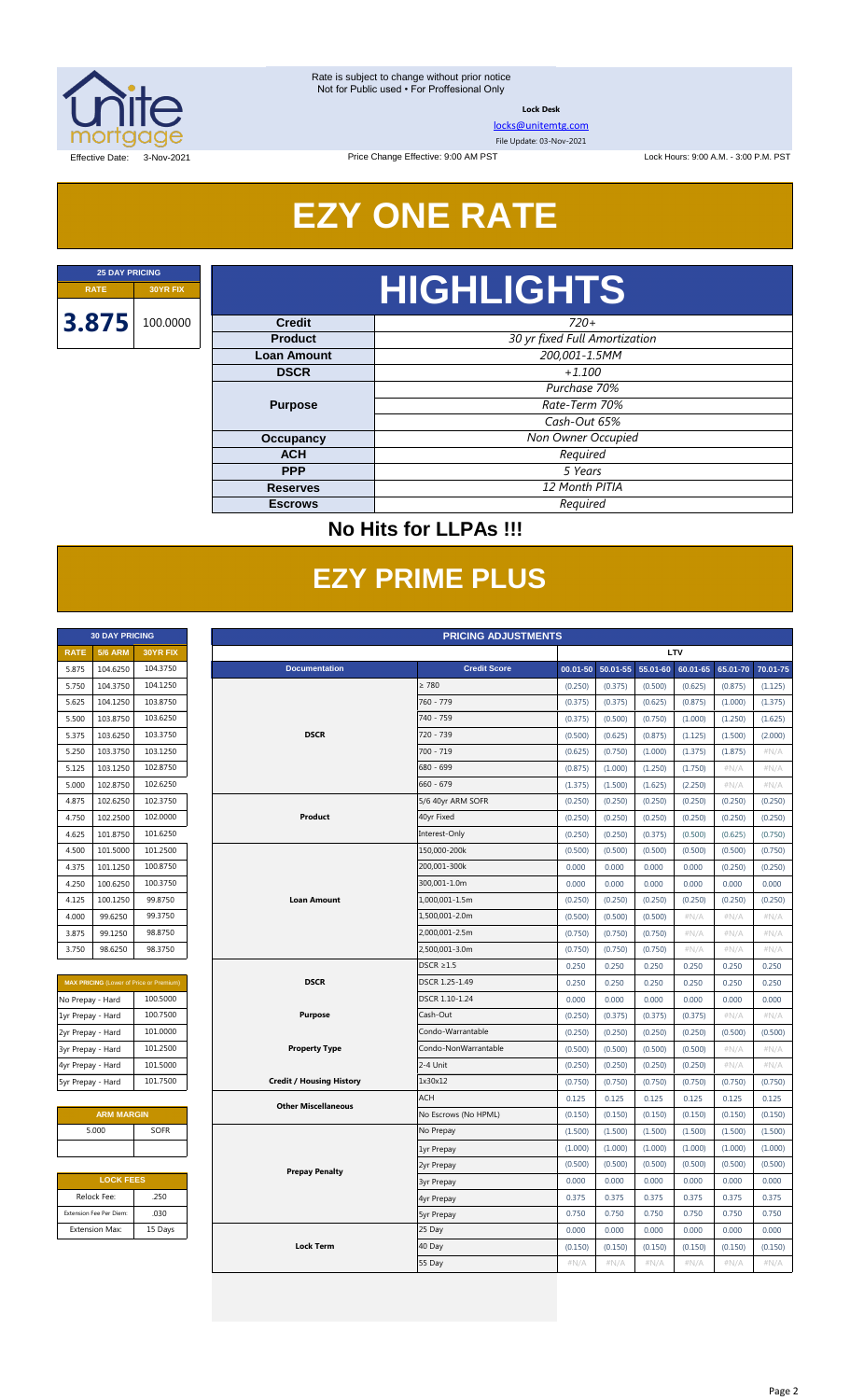

**Lock Desk**

[locks@unitemtg.com](mailto:locks@unitemtg.com)

File Update: 03-Nov-2021

# **EZY PRIME & FOREIGN NATIONAL**

| <b>30 DAY PRICING</b> |                |                 |  |  |  |  |  |  |  |
|-----------------------|----------------|-----------------|--|--|--|--|--|--|--|
| <b>RATE</b>           | <b>5/6 ARM</b> | <b>30YR FIX</b> |  |  |  |  |  |  |  |
| 6.500                 | 105.1250       | 104.8750        |  |  |  |  |  |  |  |
| 6.375                 | 104.8750       | 104.6250        |  |  |  |  |  |  |  |
| 6,250                 | 104.6250       | 104.3750        |  |  |  |  |  |  |  |
| 6125                  | 104.3750       | 104.1250        |  |  |  |  |  |  |  |
| 6.000                 | 104.1250       | 103.8750        |  |  |  |  |  |  |  |
| 5.875                 | 103.8750       | 103.6250        |  |  |  |  |  |  |  |
| 5.750                 | 103.6250       | 103.3750        |  |  |  |  |  |  |  |
| 5.625                 | 103.3750       | 103.1250        |  |  |  |  |  |  |  |
| 5.500                 | 103.1250       | 102.8750        |  |  |  |  |  |  |  |
| 5.375                 | 102.8750       | 102.6250        |  |  |  |  |  |  |  |
| 5.250                 | 102.6250       | 102.3750        |  |  |  |  |  |  |  |
| 5.125                 | 102.3750       | 102.1250        |  |  |  |  |  |  |  |
| 5.000                 | 102.1250       | 101.8750        |  |  |  |  |  |  |  |
| 4.875                 | 101.8750       | 101.6250        |  |  |  |  |  |  |  |
| 4.750                 | 101.5000       | 101.2500        |  |  |  |  |  |  |  |
| 4.625                 | 101.1250       | 100.8750        |  |  |  |  |  |  |  |
| 4.500                 | 100.7500       | 100.5000        |  |  |  |  |  |  |  |
| 4.375                 | 100.3750       | 100.1250        |  |  |  |  |  |  |  |
| 4.250                 | 100.0000       | 99.7500         |  |  |  |  |  |  |  |

| <b>MAX PRICING</b> (Lower of Price or Premium) |  |  |  |  |  |  |  |  |
|------------------------------------------------|--|--|--|--|--|--|--|--|
| 100.7500                                       |  |  |  |  |  |  |  |  |
| 101.0000                                       |  |  |  |  |  |  |  |  |
| 101.2500                                       |  |  |  |  |  |  |  |  |
| 101.5000                                       |  |  |  |  |  |  |  |  |
| 101.7500                                       |  |  |  |  |  |  |  |  |
| 102,0000                                       |  |  |  |  |  |  |  |  |
|                                                |  |  |  |  |  |  |  |  |

#### **ARM MARGIN Purpose** Cash-Out 5.000 SOFR

| <b>LOCK FEES</b>        |         |  |  |  |  |  |  |  |
|-------------------------|---------|--|--|--|--|--|--|--|
| Relock Fee:             | .250    |  |  |  |  |  |  |  |
| Extension Fee Per Diem: | .030    |  |  |  |  |  |  |  |
| <b>Extension Max:</b>   | 15 Days |  |  |  |  |  |  |  |

|                               | <b>30 DAY PRICING</b>   |                                                |                       |                                 |                                  | <b>PRICING ADJUSTMENTS</b>             |                    |                            |                    |                    |                    |                    |                    |
|-------------------------------|-------------------------|------------------------------------------------|-----------------------|---------------------------------|----------------------------------|----------------------------------------|--------------------|----------------------------|--------------------|--------------------|--------------------|--------------------|--------------------|
| <b>RATE</b>                   | <b>5/6 ARM</b>          | <b>30YR FIX</b>                                |                       |                                 |                                  |                                        |                    |                            |                    | LTV                |                    |                    |                    |
| 6.500                         | 105.1250                | 104.8750                                       |                       | <b>Documentation</b>            |                                  | <b>Credit Score</b>                    |                    | 00.01-50 50.01-55 55.01-60 |                    | 60.01-65           | 65.01-70           | 70.01-75           | 75.01-80           |
| 6.375                         | 104.8750                | 104.6250                                       |                       |                                 |                                  | $\geq 780$                             | (0.250)            | (0.375)                    | (0.500)            | (0.625)            | (0.875)            | (1.125)            | (1.750)            |
| 6.250                         | 104.6250                | 104.3750                                       |                       |                                 |                                  | 760 - 779                              | (0.375)            | (0.375)                    | (0.625)            | (0.875)            | (1.000)            | (1.375)            | (2.000)            |
| 6.125                         | 104.3750                | 104.1250                                       |                       |                                 |                                  | 740 - 759                              | (0.375)            | (0.500)                    | (0.750)            | (1.000)            | (1.250)            | (1.625)            | (2.250)            |
| 6.000                         | 104.1250                | 103.8750                                       |                       |                                 |                                  | 720 - 739                              | (0.500)            | (0.625)                    | (0.875)            | (1.125)            | (1.500)            | (2.000)            | (2.750)            |
| 5.875                         | 103.8750                | 103.6250                                       |                       | <b>DSCR</b>                     |                                  | $700 - 719$                            | (0.625)            | (0.750)                    | (1.000)            | (1.375)            | (1.875)            | (2.500)            | (3.500)            |
| 5.750                         | 103.6250                | 103.3750                                       |                       |                                 |                                  | 680 - 699                              | (0.875)            | (1.000)                    | (1.250)            | (1.750)            | (2.250)            | (3.000)            | (3.875)            |
| 5.625                         | 103.3750                | 103.1250                                       |                       |                                 |                                  | $660 - 679$                            | (1.375)            | (1.500)                    | (1.625)            | (2.250)            | (3.125)            | (3.750)            | (4.500)            |
| 5.500                         | 103.1250                | 102.8750                                       |                       |                                 |                                  |                                        | (1.875)            | (2.000)                    | (2.125)            | (2.750)            | (3.625)            | (4.750)            | #N/A               |
| 5.375                         | 102.8750                | 102.6250                                       |                       |                                 |                                  |                                        | (2.375)            | (2.500)                    | (2.625)            | (3.250)            | (4.125)            | #N/A               | $\#N/A$            |
| 5.250                         | 102.6250                | 102.3750                                       |                       |                                 |                                  | 5/6 30yr ARM SOFR                      | 0.000              | 0.000                      | 0.000              | 0.000              | 0.000              | 0.000              | 0.000              |
| 5.125                         | 102.3750                | 102.1250                                       |                       |                                 |                                  | 7/6 30yr ARM SOFR                      | (0.250)            | (0.250)                    | (0.250)            | (0.250)            | (0.250)            | (0.250)            | (0.250)            |
| 5.000                         | 102.1250                | 101.8750                                       |                       | Product                         |                                  | 5/6 40yr ARM SOFR                      | (0.250)            | (0.250)                    | (0.250)            | (0.250)            | (0.250)            | (0.250)            | (0.250)            |
| 4.875                         | 101.8750                | 101.6250                                       |                       |                                 |                                  | 7/6 40yr ARM SOFR                      | (0.500)            | (0.500)                    | (0.500)            | (0.500)            | (0.500)            | (0.500)            | (0.500)            |
| 4.750                         | 101.5000                | 101.2500                                       |                       |                                 |                                  | 40yr Fixed                             | (0.250)            | (0.250)                    | (0.250)            | (0.250)            | (0.250)            | (0.250)            | (0.250)            |
| 4.625                         | 101.1250                | 100.8750                                       |                       |                                 |                                  | Interest-Only                          | (0.250)            | (0.250)                    | (0.375)            | (0.500)            | (0.625)            | (0.750)            | (1.000)            |
| 4.500                         | 100.7500                | 100.5000                                       |                       |                                 |                                  | 150,000-200k                           | (0.500)            | (0.500)                    | (0.500)            | (0.500)            | (0.500)            | (0.750)            | (0.750)            |
| 4.375                         | 100.3750                | 100.1250                                       |                       |                                 |                                  | 200,001-300k                           | 0.000              | 0.000                      | 0.000              | 0.000              | (0.250)            | (0.250)            | (0.500)            |
| 4.250                         | 100.0000                | 99.7500                                        |                       |                                 |                                  | 300,001-1.0m                           | 0.000              | 0.000                      | 0.000              | 0.000              | 0.000              | 0.000              | 0.000              |
|                               |                         |                                                | Loan Amount           |                                 |                                  | 1,000,001-1.5m                         | (0.250)            | (0.250)                    | (0.250)            | (0.250)            | (0.250)            | (0.250)            | (0.500)            |
|                               |                         | <b>MAX PRICING</b> (Lower of Price or Premium) |                       |                                 |                                  | 1,500,001-2.0m                         | (0.500)            | (0.500)                    | (0.500)            | (0.500)            | $\#N/A$            | #N/A               | $\#N/A$            |
| No Prepay - Hard              |                         | 100.7500                                       |                       |                                 |                                  | 2,000,001-2.5m                         | (0.750)            | (0.750)                    | (0.750)            | (0.750)            | #N/A               | #N/A               | #N/A               |
| 1yr Prepay - Hard             |                         | 101.0000                                       |                       |                                 |                                  | 2,500,001-3.0m                         | (0.750)            | (0.750)                    | (0.750)            | (0.750)            | $\#N/A$            | #N/A               | #N/A               |
| 2yr Prepay - Hard             |                         | 101.2500                                       |                       |                                 |                                  | $DSCR \geq 1.5$                        | 0.250              | 0.250                      | 0.250              | 0.250              | 0.250              | 0.250              | 0.250              |
| 3yr Prepay - Hard             |                         | 101.5000                                       |                       |                                 |                                  | DSCR 1.25-1.49                         | 0.250              | 0.250                      | 0.250              | 0.250              | 0.250              | 0.250              | 0.250              |
| 4yr Prepay - Hard             |                         | 101.7500                                       |                       | <b>DSCR</b>                     |                                  | DSCR 1.10-1.24                         | 0.000              | 0.000                      | 0.000              | 0.000              | 0.000              | 0.000              | 0.000              |
| 102.0000<br>5yr Prepay - Hard |                         |                                                |                       |                                 | DSCR 1.00-1.09<br>DSCR 0.75-0.99 | (0.250)                                | (0.250)            | (0.375)                    | (0.375)            | (0.500)            | (0.500)            | (0.750)            |                    |
|                               |                         |                                                |                       |                                 |                                  | (1.500)                                | (1.500)            | (1.625)                    | (1.625)            | (1.750)            | (1.750)            | $\#N/A$            |                    |
|                               | <b>ARM MARGIN</b>       |                                                |                       | <b>Purpose</b>                  |                                  | Cash-Out                               | (0.250)            | (0.375)                    | (0.375)            | (0.375)            | (0.500)            | (0.625)            | $\#N/A$            |
|                               | 5.000<br><b>SOFR</b>    |                                                |                       | Condo-Warrantable               | (0.250)                          | (0.250)                                | (0.250)            | (0.250)                    | (0.500)            | (0.500)            | (0.500)            |                    |                    |
|                               |                         |                                                | <b>Property Type</b>  |                                 |                                  | Condo-NonWarrantable                   | (0.500)            | (0.500)                    | (0.500)            | (0.500)            | (0.750)            | $\#N/A$            | $\#N/A$            |
|                               | <b>LOCK FEES</b>        |                                                |                       |                                 |                                  | 2-4Unit                                | (0.250)            | (0.250)                    | (0.250)            | (0.250)            | (0.500)            | (0.500)            | (0.500)            |
|                               | Relock Fee:             | .250                                           |                       |                                 |                                  | Modular                                | (1.000)            | (1.000)                    | (1.000)            | (1.000)            | (1.000)            | (1.000)            | (1.000)            |
|                               | Extension Fee Per Diem: | .030                                           |                       | Citizenship                     |                                  | Foreign Nat'l (DSCR Only)              | (0.750)            | (0.750)                    | (0.750)            | (0.750)            | $\#N/A$            | $\#N/A$            | $\#N/A$            |
|                               | <b>Extension Max:</b>   | 15 Days                                        |                       |                                 |                                  | 1x30x12                                | (0.750)            | (0.750)                    | (0.750)            | (0.750)            | (0.750)            | (0.750)            | (0.750)<br>#N/A    |
|                               |                         |                                                |                       |                                 |                                  | Multiple30x12<br>FC/SS/DIL/BK7 36-47mo | (2.250)            | (2.250)                    | (2.250)            | (2.250)            | (2.250)            | (2.250)            |                    |
|                               |                         |                                                |                       | <b>Credit / Housing History</b> |                                  | FC/SS/DIL/BK7 24-35mo                  | (1.000)<br>(1.750) | (1.000)<br>(1.750)         | (1.000)<br>(1.750) | (1.000)<br>(1.750) | (1.000)<br>(1.750) | (1.000)<br>(1.750) | (1.000)<br>$\#N/A$ |
|                               |                         |                                                |                       |                                 |                                  | BK7 12-23mo                            | (2.500)            | (2.500)                    | (2.500)            | (2.500)            | (2.500)            | (2.500)            | # $N/A$            |
|                               |                         |                                                |                       |                                 |                                  | BK13 DC                                | (1.000)            | (1.000)                    | (1.000)            | (1.000)            | (1.000)            | (1.000)            | (1.000)            |
|                               |                         |                                                |                       |                                 |                                  | ACH                                    | 0.125              | 0.125                      | 0.125              | 0.125              | 0.125              | 0.125              | 0.125              |
|                               |                         |                                                |                       | <b>Other Miscellaneous</b>      |                                  | Escrows                                | 0.000              | 0.000                      | 0.000              | 0.000              | 0.000              | 0.000              | 0.000              |
|                               |                         |                                                |                       |                                 |                                  | No Prepay                              | (1.500)            | (1.500)                    | (1.500)            | (1.500)            | (1.500)            | (1.500)            | (1.500)            |
|                               |                         |                                                |                       |                                 |                                  | 1yr Prepay                             | (1.000)            | (1.000)                    | (1.000)            | (1.000)            | (1.000)            | (1.000)            | (1.000)            |
|                               |                         |                                                |                       |                                 | 2yr Prepay                       | (0.500)                                | (0.500)            | (0.500)                    | (0.500)            | (0.500)            | (0.500)            | (0.500)            |                    |
|                               |                         |                                                | <b>Prepay Penalty</b> |                                 | <b>3yr Prepay</b>                | 0.000                                  | 0.000              | 0.000                      | 0.000              | 0.000              | 0.000              | 0.000              |                    |
|                               |                         |                                                |                       |                                 | 4yr Prepay                       | 0.375                                  | 0.375              | 0.375                      | 0.375              | 0.375              | 0.375              | 0.375              |                    |
|                               |                         |                                                |                       |                                 |                                  | <b>5yr Prepay</b>                      | 0.750              | 0.750                      | 0.750              | 0.750              | 0.750              | 0.750              | 0.750              |
|                               |                         |                                                |                       |                                 |                                  | 25 Day                                 | 0.000              | 0.000                      | 0.000              | 0.000              | 0.000              | 0.000              | 0.000              |
|                               |                         |                                                |                       | <b>Lock Term</b>                |                                  | 40 Day                                 | (0.150)            | (0.150)                    | (0.150)            | (0.150)            | (0.150)            | (0.150)            | (0.150)            |
|                               |                         |                                                |                       | 55 Day                          | (0.300)                          | (0.300)                                | (0.300)            | (0.300)                    | (0.300)            | (0.300)            | (0.300)            |                    |                    |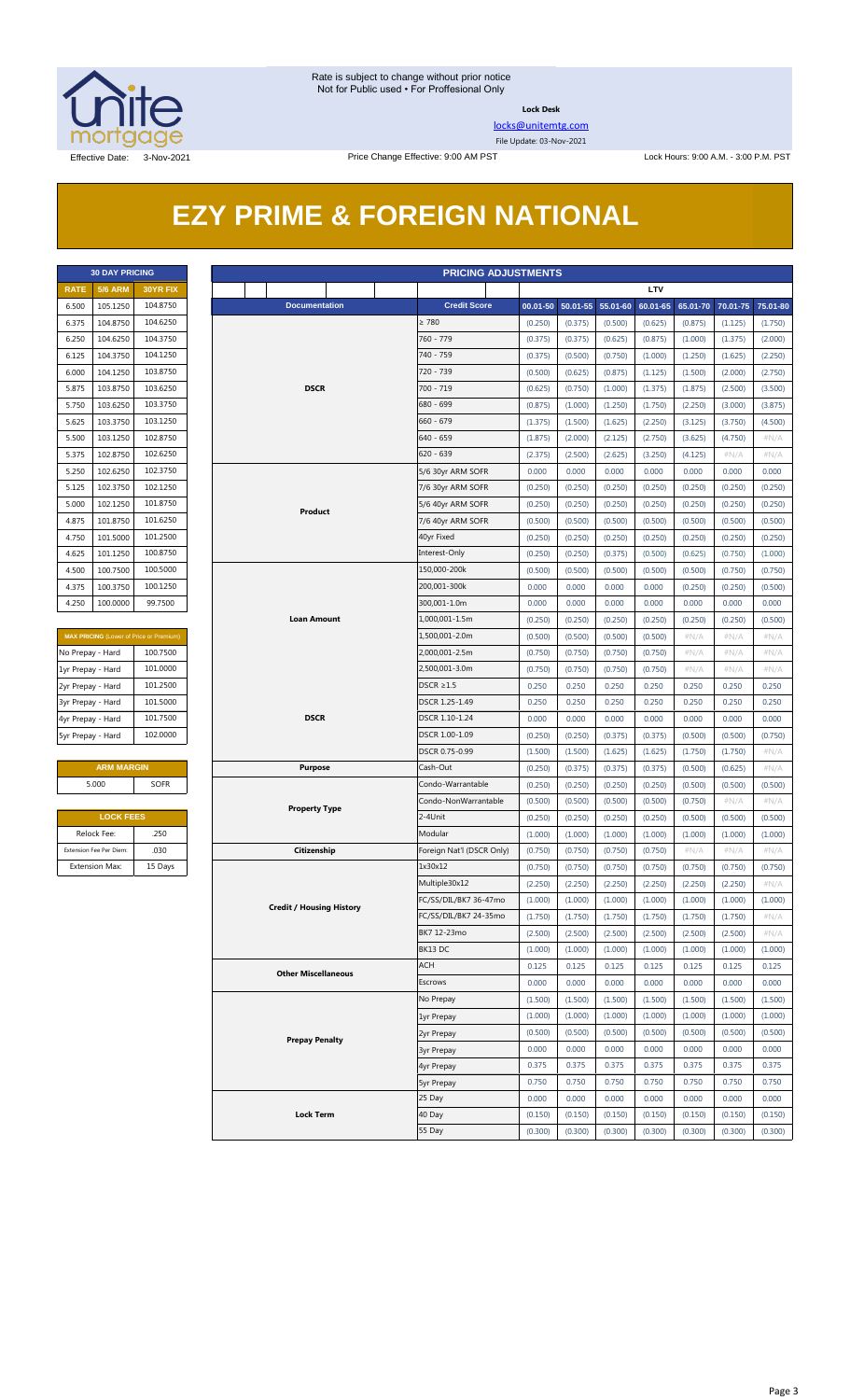

Price Change Effective: 8:34 AM PST Effective Date: Lock Hours: 9:00 A.M. - 3:00 P.M. PST **3-Nov-21**

#### [V](https://unitemortgage.com/)isit: https://unitemortgage.com

The pricing engine is the Formal price given, please access it through:

**Quick Pricer:** [https://un](https://unitemortgage.com/broker-resources/price-my-loan/)itemortgage.com/broker-resources/price-my-loan/

## **CALL US TODAY: 800-777-1207**

#### **CONVENTIONAL PRODUCTS AND PRICING**

|       | <b>CONFORMING LOANS</b> |                             |         |       |                             |         |               |       |                                                            |               |               |       |               |                             |               |
|-------|-------------------------|-----------------------------|---------|-------|-----------------------------|---------|---------------|-------|------------------------------------------------------------|---------------|---------------|-------|---------------|-----------------------------|---------------|
|       |                         | <b>DU CONF CONV 30 YEAR</b> |         |       | <b>DU CONF CONV 20 YEAR</b> |         |               |       | <b>DU CONF CONV 15 YEAR</b>                                |               |               |       |               | <b>DU CONF CONV 10 YEAR</b> |               |
| Rate  | 10 Day                  | 25 Day                      | 40 Day  | Rate  | 10 Day                      | 25 Day  | 40 Day        | Rate  | 10 Day                                                     | 25 Day        | <b>40 Day</b> | Rate  | 10 Day        | 25 Day                      | 40 Day        |
| 3.625 | (4.625)                 | (4.500)                     | (4.375) | 3.375 | (4.625)                     | (4.500) | (4.375)       | 3.000 | (4.125)                                                    | (4.000)       | (3.875)       | 2.875 | (3.875)       | (3.750)                     | (3.625)       |
| 3.500 | (4.250)                 | (4.125)                     | (4.000) | 3.250 | (4.000)                     | (3.875) | (3.750)       | 2.875 | (3.750)                                                    | (3.625)       | (3.500)       | 2.750 | (3.500)       | (3.375)                     | (3.250)       |
| 3.375 | (3.750)                 | (3.625)                     | (3.500) | 3.125 | (3.625)                     | (3.500) | (3.375)       | 2.750 | (3.375)                                                    | (3.250)       | (3.125)       | 2.625 | (3.125)       | (3.000)                     | (2.875)       |
| 3.250 | (3.250)                 | (3.125)                     | (3.000) | 3.000 | (3.250)                     | (3.125) | (3.000)       | 2.625 | (2.875)                                                    | (2.750)       | (2.625)       | 2.500 | (2.750)       | (2.625)                     | (2.500)       |
| 3.125 | (2.750)                 | (2.625)                     | (2.500) | 2.875 | (2.875)                     | (2.750) | (2.625)       | 2.500 | (2.375)                                                    | (2.250)       | (2.125)       | 2.375 | (2.500)       | (2.375)                     | (2.250)       |
| 3.000 | (2.000)                 | (1.875)                     | (1.750) | 2.750 | (2.375)                     | (2.250) | (2.125)       | 2.375 | (1.875)                                                    | (1.750)       | (1.625)       | 2.250 | (2.125)       | (2.000)                     | (1.875)       |
| 2.875 | (1.500)                 | (1.375)                     | (1.250) | 2.625 | (1.625)                     | (1.500) | (1.375)       | 2.250 | (1.500)                                                    | (1.375)       | (1.250)       | 2.125 | (1.625)       | (1.500)                     | (1.375)       |
| 2.750 | (0.750)                 | (0.625)                     | (0.500) | 2.500 | (0.875)                     | (0.750) | (0.625)       | 2.125 | (1.000)                                                    | (0.875)       | (0.750)       | 2.000 | (1.250)       | (1.125)                     | (1.000)       |
| 2.625 | 0.000                   | 0.125                       | 0.250   | 2.375 | 0.125                       | 0.250   | 0.375         | 2.000 | (0.375)                                                    | (0.250)       | (0.125)       | 1.875 | (0.750)       | (0.625)                     | (0.500)       |
| 2.500 | 0.875                   | 1.000                       | 1.125   | 2.250 | 0.750                       | 0.875   | 1.000         | 1.875 | 0.375                                                      | 0.500         | 0.625         | 1.750 | (0.125)       | 0.000                       | 0.125         |
|       |                         |                             |         |       |                             |         |               |       |                                                            |               |               |       |               |                             |               |
|       |                         | <b>LP CONF CONV 30 YEAR</b> |         |       | <b>LP CONF CONV 20 YEAR</b> |         |               |       | <b>LP CONF CONV 15 YEAR</b><br><b>LP CONF CONV 10 YEAR</b> |               |               |       |               |                             |               |
| Rate  | 10 Day                  | 25 Day                      | 40 Day  | Rate  | 10 Day                      | 25 Day  | <b>40 Day</b> | Rate  | 10 Day                                                     | <b>25 Day</b> | 40 Day        | Rate  | <b>10 Day</b> | 25 Day                      | <b>40 Day</b> |
| 3.750 | (4.750)                 | (4.625)                     | (4.500) | 3.500 | (4.750)                     | (4.625) | (4.500)       | 3.125 | (4.375)                                                    | (4.250)       | (4.125)       | 3.000 | (3.750)       | (3.625)                     | (3.500)       |
| 3.625 | (4.500)                 | (4.375)                     | (4.250) | 3.375 | (4.375)                     | (4.250) | (4.125)       | 3.000 | (4.000)                                                    | (3.875)       | (3.750)       | 2.875 | (3.500)       | (3.375)                     | (3.250)       |
| 3.500 | (4.125)                 | (4.000)                     | (3.875) | 3.250 | (3.875)                     | (3.750) | (3.625)       | 2.875 | (3.625)                                                    | (3.500)       | (3.375)       | 2.750 | (3.125)       | (3.000)                     | (2.875)       |
| 3.375 | (3.625)                 | (3.500)                     | (3.375) | 3.125 | (3.500)                     | (3.375) | (3.250)       | 2.750 | (3.250)                                                    | (3.125)       | (3.000)       | 2.625 | (2.875)       | (2.750)                     | (2.625)       |
| 3.250 | (3.125)                 | (3.000)                     | (2.875) | 3.000 | (3.125)                     | (3.000) | (2.875)       | 2.625 | (2.750)                                                    | (2.625)       | (2.500)       | 2.500 | (2.625)       | (2.500)                     | (2.375)       |
| 3.125 | (2.500)                 | (2.375)                     | (2.250) | 2.875 | (2.750)                     | (2.625) | (2.500)       | 2.500 | (2.250)                                                    | (2.125)       | (2.000)       | 2.375 | (2.250)       | (2.125)                     | (2.000)       |
| 3.000 | (2.000)                 | (1.875)                     | (1.750) | 2.750 | (2.250)                     | (2.125) | (2.000)       | 2.375 | (1.875)                                                    | (1.750)       | (1.625)       | 2.250 | (1.875)       | (1.750)                     | (1.625)       |
| 2.875 | (1.250)                 | (1.125)                     | (1.000) | 2.625 | (1.500)                     | (1.375) | (1.250)       | 2.250 | (1.375)                                                    | (1.250)       | (1.125`       | 2.125 | (1.500)       | (1.375)                     | (1.250)       |

|  |  |  | <b>HIGH BALANCE CONFORMING</b> |
|--|--|--|--------------------------------|
|--|--|--|--------------------------------|

2.750 (0.625) (0.500) (0.375) 2.500 (0.750) (0.625) (0.500) 2.125 (0.875) (0.750) (0.625) 2.000 (1.125) (1.000) (0.875) 2.625 0.125 0.250 0.375 2.375 0.125 0.250 0.375 2.000 (0.250) (0.125) 0.000 1.875 (0.625) (0.500) (0.375) 2.500 1.000 1.125 1.250 2.250 0.875 1.000 1.125 1.875 0.375 0.500 0.625 1.750 0.000 0.125 0.250

|                                                                              | <b>DU HIGH BALANCE 30 YEAR</b>                                                                 |                                                                                                |                                                                                                |                                                                              | <b>DU HIGH BALANCE 15 YEAR</b>                                                                        |                                                                                                |                                                                                                |      | <b>DU HIGH BALANCE 20 YEAR</b> |        |        | <b>DU HIGH BALANCE 10 YEAR</b> |               |          |               |  |
|------------------------------------------------------------------------------|------------------------------------------------------------------------------------------------|------------------------------------------------------------------------------------------------|------------------------------------------------------------------------------------------------|------------------------------------------------------------------------------|-------------------------------------------------------------------------------------------------------|------------------------------------------------------------------------------------------------|------------------------------------------------------------------------------------------------|------|--------------------------------|--------|--------|--------------------------------|---------------|----------|---------------|--|
| Rate<br>3.750<br>3.625<br>3.500<br>3.375<br>3.250<br>3.125<br>3.000<br>2.875 | 10 Day<br>(4.000)<br>(3.625)<br>(3.250)<br>(2.875)<br>(2.375)<br>(1.625)<br>(1.000)<br>(0.500) | 25 Day<br>(3.875)<br>(3.500)<br>(3.125)<br>(2.750)<br>(2.250)<br>(1.500)<br>(0.875)<br>(0.375) | 40 Day<br>(3.750)<br>(3.375)<br>(3.000)<br>(2.625)<br>(2.125)<br>(1.375)<br>(0.750)<br>(0.250) | Rate<br>3.125<br>3.000<br>2.875<br>2.750<br>2.625<br>2.500<br>2.375<br>2.250 | <b>10 Day</b><br>(2.875)<br>(2.875)<br>(2.500)<br>(2.250)<br>(2.000)<br>(1.500)<br>(1.125)<br>(0.625) | 25 Day<br>(2.750)<br>(2.750)<br>(2.375)<br>(2.125)<br>(1.875)<br>(1.375)<br>(1.000)<br>(0.500) | 40 Day<br>(2.625)<br>(2.625)<br>(2.250)<br>(2.000)<br>(1.750)<br>(1.250)<br>(0.875)<br>(0.375) | Rate | 10 Day<br><b>START</b>         | 25 Day | 40 Day | Rate                           | <b>10 Day</b> | $25$ Day | <b>40 Day</b> |  |
| 2.750<br>2.625                                                               | 0.125<br>1.000                                                                                 | 0.250<br>1.125                                                                                 | 0.375<br>1.250                                                                                 | 2.125<br>2.000                                                               | (0.250)<br>0.375                                                                                      | (0.125)<br>0.500                                                                               | 0.000<br>0.625                                                                                 |      |                                |        |        |                                |               |          |               |  |

**MAX NET PRICING IS 104.000 HIGH BALANCE MAX NET PRICING IS 103.000 Rates and pricing are subject to change without notice.** This document is limited to current Unite Mortgage Wholesale Lending Solutions, and should not be intended as legal advice, legal opinion, or any other advice on specific facts or circumstances. Such policy and practice ar E) All Rights Reserved. 11.2021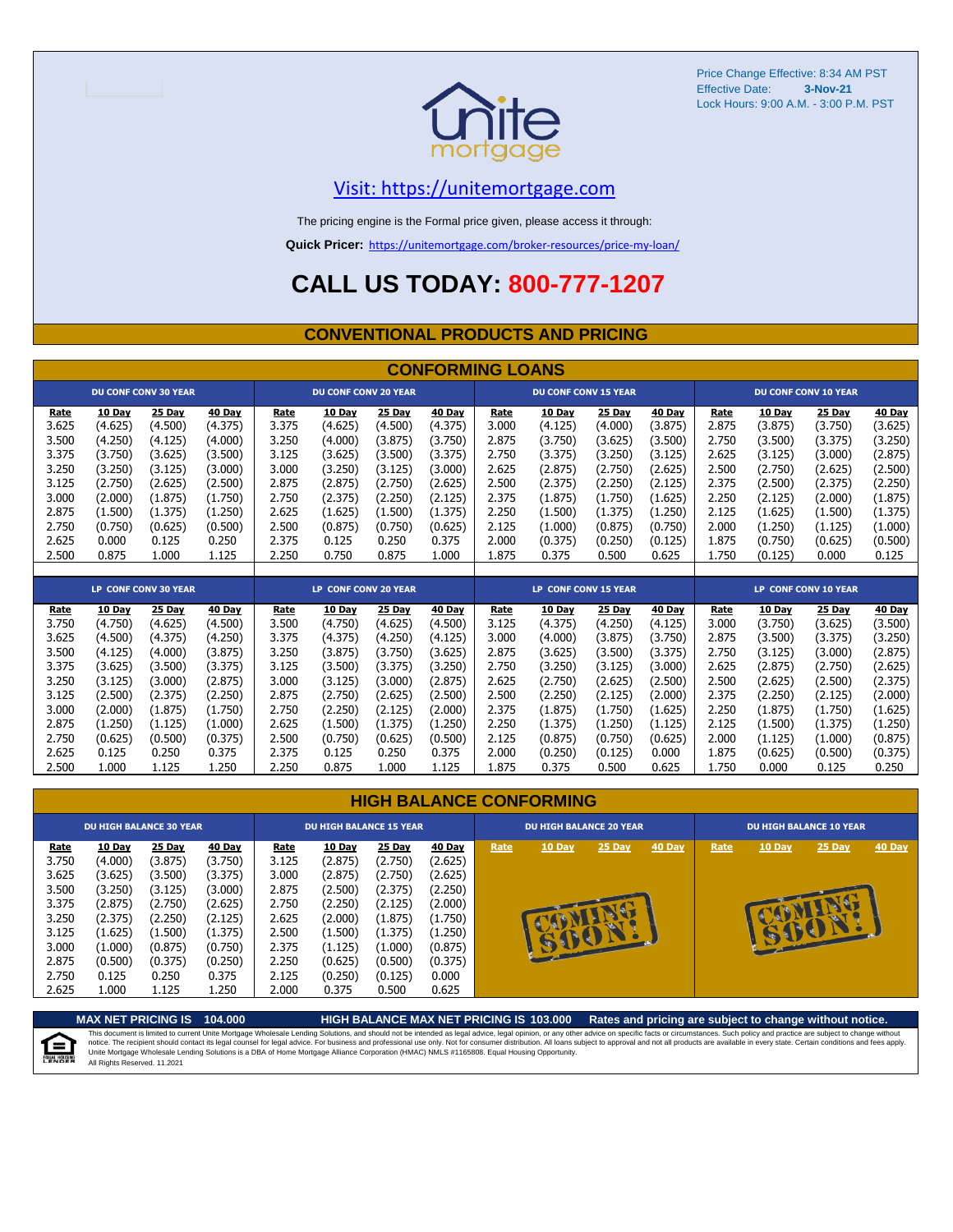

Price Change Effective: 8:34 AM PST Effective Date: **3-Nov-21** Lock Hours: 9:00 A.M. - 3:00 P.M. PST

#### [V](https://unitemortgage.com/)isit: https://unitemortgage.com

The pricing engine is the Formal price given, please access it through:

**Quick Pricer:** [https://un](https://unitemortgage.com/broker-resources/price-my-loan/)itemortgage.com/broker-resources/price-my-loan/

## **CALL US TODAY: 800-777-1207**

|                             | <b>HOME AFFORDABLE PRODUCTS</b> |         |         |             |                                          |         |               |             |                                 |         |         |  |                                                                             |              |  |  |
|-----------------------------|---------------------------------|---------|---------|-------------|------------------------------------------|---------|---------------|-------------|---------------------------------|---------|---------|--|-----------------------------------------------------------------------------|--------------|--|--|
| <b>DU HOMEREADY 30 YEAR</b> |                                 |         |         |             | <b>DU HOMEREADY HIGH BALANCE 30 YEAR</b> |         |               |             | <b>LP HOME POSSIBLE 30 YEAR</b> |         |         |  | LP HOME POSSIBLE HIGH BALANCE 30 YEAR<br>40 Day<br>10 Day<br>25 Day<br>Rate |              |  |  |
| <u>Rate</u>                 | 10 Day                          | 25 Day  | 40 Day  | <u>Rate</u> | <b>10 Day</b>                            | 25 Day  | <b>40 Day</b> | <u>Rate</u> | <b>10 Day</b>                   | 25 Day  | 40 Day  |  |                                                                             |              |  |  |
| 3.625                       | (4.375)                         | (4.250) | (4.125) | 3.750       | (3.375)                                  | (3.250) | (3.125)       | 3.625       | (4.500)                         | (4.375) | (4.250) |  |                                                                             |              |  |  |
| 3.500                       | (4.000)                         | (3.875) | (3.750) | 3.625       | (3.750)                                  | (3.625) | (3.500)       | 3.500       | (4.125)                         | (4.000) | (3.875) |  |                                                                             |              |  |  |
| 3.375                       | (3.500)                         | (3.375) | (3.250) | 3.500       | (3.375)                                  | (3.250) | (3.125)       | 3.375       | (3.625)                         | (3.500) | (3.375) |  |                                                                             |              |  |  |
| 3.250                       | (3.000)                         | (2.875) | (2.750) | 3.375       | (2.875)                                  | (2.750) | (2.625)       | 3.250       | (3.000)                         | (2.875) | (2.750) |  |                                                                             |              |  |  |
| 3.125                       | (2.250)                         | (2.125) | (2.000) | 3.250       | (2.250)                                  | (2.125) | (2.000)       | 3.125       | (2.375)                         | (2.250) | (2.125) |  |                                                                             |              |  |  |
| 3.000                       | (1.750)                         | (1.625) | (1.500) | 3.125       | (1.625)                                  | (1.500) | (1.375)       | 3.000       | (1.750)                         | (1.625) | (1.500) |  | $\mathbf{F}$                                                                | $\mathbf{P}$ |  |  |
| 2.875                       | (1.125)                         | (1.000) | (0.875) | 3.000       | (1.250)                                  | (1.125) | (1.000)       | 2.875       | (1.250)                         | (1.125) | (1.000) |  |                                                                             |              |  |  |
| 2.750                       | (0.500)                         | (0.375) | (0.250) | 2.875       | (0.625)                                  | (0.500) | (0.375)       | 2.750       | (0.625)                         | (0.500) | (0.375) |  |                                                                             |              |  |  |
| 2.625                       | 0.375                           | 0.500   | 0.625   | 2.750       | 0.125                                    | 0.250   | 0.375         | 2.625       | 0.250                           | 0.375   | 0.500   |  |                                                                             |              |  |  |
| 2.500                       | 1.250                           | 1.375   | L.500   | 2.625       | 0.750                                    | 0.875   | 1.000         | 2.500       | 1.000                           | 1.125   | 1.250   |  |                                                                             |              |  |  |

| <b>HOME READY AND HOMEPOSSIBLE CAP LIMITS</b>      |       |      |      |      |       |       |       |                                                                                                              |       |
|----------------------------------------------------|-------|------|------|------|-------|-------|-------|--------------------------------------------------------------------------------------------------------------|-------|
|                                                    |       |      |      |      |       |       |       | $\text{LTV} \leq 60$ 60.01 - 65 65.01 - 70 70.01 - 75 75.01 - 80 80.01 - 85 85.01 - 90 90.01 - 95 95.01 - 97 |       |
| HomeReady/Home Possible FICO >=680 Adjustment Caps | .500  | .500 | .500 | .500 | 1.500 | 0.000 | 0.000 | 0.000                                                                                                        | 0.000 |
| HomeReady/Home Possible FICO <680 Adjustment Caps  | 1.500 | .500 | .500 | .500 | .500  | .500  | .500  | .500                                                                                                         | 1.500 |

E

MAX NET PRICING IS 103.000 Rates and pricing are subject to change without notice.<br>This document is limited to current Unite Mortgage Wholesale Lending Solutions, and should not be intended as legal advice, legal opinion, All Rights Reserved. 11.2021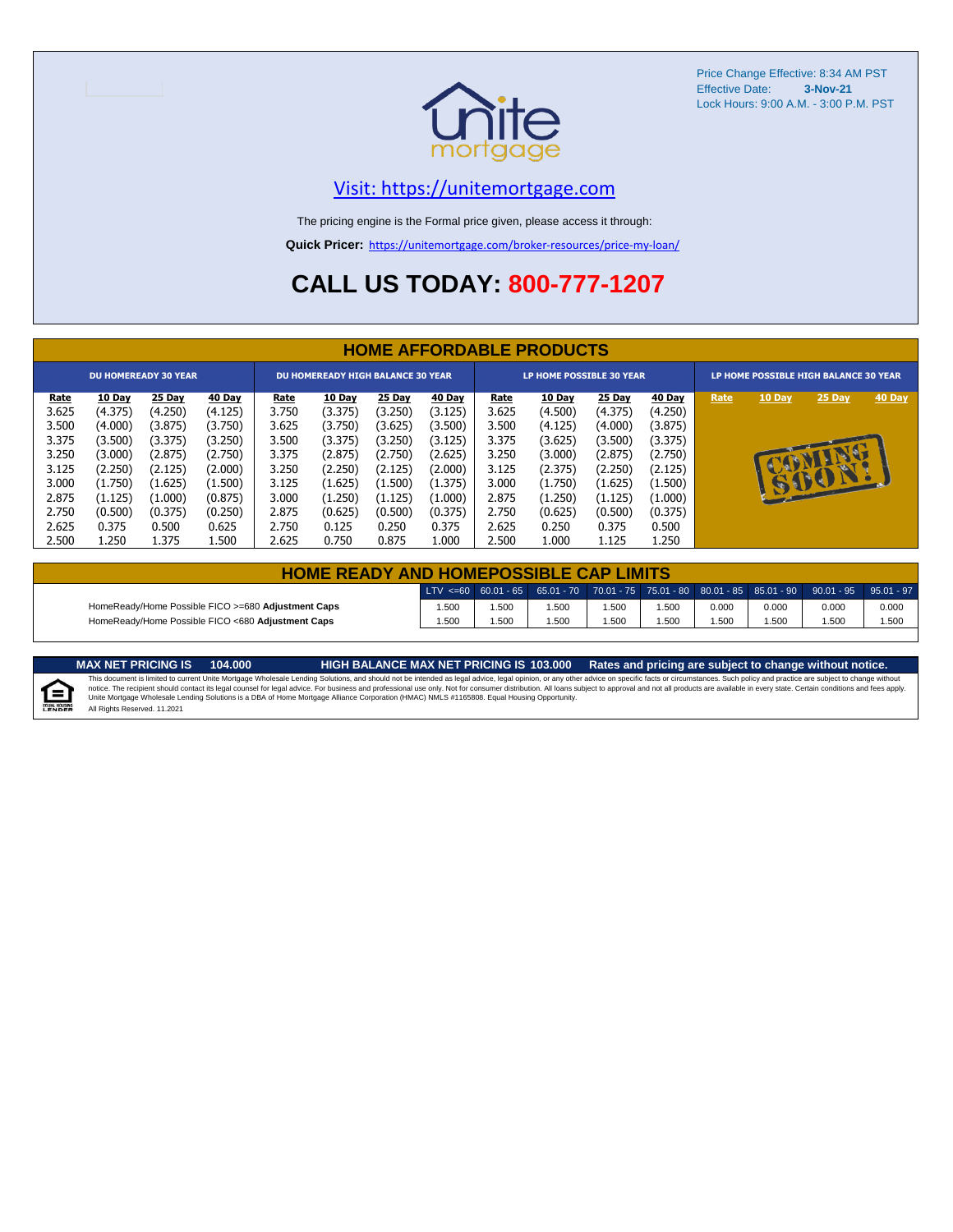

Price Change Effective: 8:34 AM PST Effective Date: **3-Nov-21** Lock Hours: 9:00 A.M. - 3:00 P.M. PST

#### [V](https://unitemortgage.com/)isit: https://unitemortgage.com

The pricing engine is the Formal price given, please access it through:

**Quick Pricer:** [https://un](https://unitemortgage.com/broker-resources/price-my-loan/)itemortgage.com/broker-resources/price-my-loan/

# **CALL US TODAY: 800-777-1207**

| <b>CONVENTIONAL PRICING ADJUSTMENTS</b>                                                                                                                                              |                                              |  |  |  |  |  |  |  |  |  |  |  |
|--------------------------------------------------------------------------------------------------------------------------------------------------------------------------------------|----------------------------------------------|--|--|--|--|--|--|--|--|--|--|--|
| Credit Score / LTV<br>Loan Terms > 15 years<br>LTV < 60<br>$60.01 - 70$<br>$70.01 - 75$<br>$80.01 - 85$<br>$85.01 - 90$<br>$75.01 - 80$                                              | >97.00%<br>$90.01 - 95$<br>$95.01 - 97$      |  |  |  |  |  |  |  |  |  |  |  |
| $740+$<br>0.000<br>0.250<br>0.250<br>0.500<br>0.250<br>0.250                                                                                                                         | 0.250<br>0.750<br>0.750                      |  |  |  |  |  |  |  |  |  |  |  |
| 720 - 739<br>0.000<br>0.250<br>0.500<br>0.750<br>0.500<br>0.500                                                                                                                      | 0.500<br>1.000<br>1.000                      |  |  |  |  |  |  |  |  |  |  |  |
| 700 - 719<br>0.000<br>0.500<br>1.000<br>1.250<br>1.000<br>1.000                                                                                                                      | 1.000<br>1.500<br>1.500                      |  |  |  |  |  |  |  |  |  |  |  |
| 680 - 699<br>0.000<br>1.250<br>1.750<br>1.250<br>0.500<br>1.500                                                                                                                      | 1.250<br>1.500<br>1.500                      |  |  |  |  |  |  |  |  |  |  |  |
| 660 - 679<br>0.000<br>1.000<br>2.250<br>2.750<br>2.750<br>2.250                                                                                                                      | 2.250<br>2.250<br>2.250                      |  |  |  |  |  |  |  |  |  |  |  |
| $640 - 659$<br>0.500<br>1.250<br>2.750<br>3.000<br>3.250<br>2.750                                                                                                                    | 2.750<br>2.750<br>2.750                      |  |  |  |  |  |  |  |  |  |  |  |
| 620-639<br>0.500<br>1.500<br>3.000<br>3.000<br>3.250<br>3.250                                                                                                                        | 3.250<br>3.500<br>3.500                      |  |  |  |  |  |  |  |  |  |  |  |
| Cash Out (Ex. Student Loan Only) All Loan Terms. Cumulative with above adjust.<br>$LTV < =60$<br>$60.01 - 70$<br>$70.01 - 75$<br>$75.01 - 80$                                        |                                              |  |  |  |  |  |  |  |  |  |  |  |
| 0.375<br>0.875<br>$740+$<br>0.625<br>0.625                                                                                                                                           |                                              |  |  |  |  |  |  |  |  |  |  |  |
| 720 - 739<br>0.375<br>1.000<br>1.000<br>1.125                                                                                                                                        |                                              |  |  |  |  |  |  |  |  |  |  |  |
| 700 - 719<br>0.375<br>1.000<br>1.000<br>1.125                                                                                                                                        |                                              |  |  |  |  |  |  |  |  |  |  |  |
| 680 - 699<br>0.375<br>1.125<br>1.125<br>1.750                                                                                                                                        |                                              |  |  |  |  |  |  |  |  |  |  |  |
| 660 - 679<br>0.625<br>1.125<br>1.875<br>1.125                                                                                                                                        |                                              |  |  |  |  |  |  |  |  |  |  |  |
| 640 - 659<br>0.625<br>1.625<br>1.625<br>2.625                                                                                                                                        |                                              |  |  |  |  |  |  |  |  |  |  |  |
| 0.625<br>1.625<br>620 - 639<br>1.625<br>3.125                                                                                                                                        |                                              |  |  |  |  |  |  |  |  |  |  |  |
| <b>Other Price Adjustments</b><br>All Loan Terms<br>$60.01 - 65$<br>Cumulative with above adjustments<br>$LTV < =60$<br>$65.01 - 70$<br>$70.01 - 75$<br>$75.01 - 80$<br>$80.01 - 85$ | $95.01 - 97$<br>$85.01 - 90$<br>$90.01 - 95$ |  |  |  |  |  |  |  |  |  |  |  |
| High Balance Purchase and R/T Refinance<br>0.250<br>0.250<br>0.250<br>0.250<br>0.250<br>0.250                                                                                        | 0.250<br>0.250<br><b>NA</b>                  |  |  |  |  |  |  |  |  |  |  |  |
| High Balance Cash-Out Refinance<br>1.000<br>1.000<br>1.000<br>1.000<br>1.000<br><b>NA</b>                                                                                            | <b>NA</b><br><b>NA</b><br><b>NA</b>          |  |  |  |  |  |  |  |  |  |  |  |
| 0.750<br>0.750<br>High Balance ARMs (Adjustment Based on CLTV)<br>0.750<br>0.750<br>1.500<br>1.500                                                                                   | <b>NA</b><br>1.500<br>1.500                  |  |  |  |  |  |  |  |  |  |  |  |
| <b>ARMs</b><br>0.000<br>0.000<br>0.000<br>0.000<br>0.000<br>0.000                                                                                                                    | 0.000<br>0.250<br><b>NA</b>                  |  |  |  |  |  |  |  |  |  |  |  |
| HomeReady/Home Possible FICO >=680 Adjustment Caps<br>1.500<br>1.500<br>1.500<br>1.500<br>1.500<br>0.000                                                                             | 0.000<br>0.000<br>0.000                      |  |  |  |  |  |  |  |  |  |  |  |
| HomeReady/Home Possible FICO <680 Adjustment Caps<br>1.500<br>1.500<br>1.500<br>1.500<br>1.500<br>1.500                                                                              | 1.500<br>1.500<br>1.500                      |  |  |  |  |  |  |  |  |  |  |  |
| 4.125<br>4.125<br>4.125<br>5.375<br><b>Investment Properties</b><br>4.125<br>6.125                                                                                                   | 6.125<br>6.125<br>6.125                      |  |  |  |  |  |  |  |  |  |  |  |
| Second Home<br>5.000<br>5.000<br>5.000<br>5.000<br>5.000<br>5.000                                                                                                                    | 5.000<br>5.000<br>5.000                      |  |  |  |  |  |  |  |  |  |  |  |
| Manufactured home<br>0.500<br>0.500<br>0.500<br>0.500<br>0.500<br>0.500                                                                                                              | 0.500<br>0.500<br>0.500                      |  |  |  |  |  |  |  |  |  |  |  |
| 2-4 Unit Properties (3-4 unit max LTV is 75% (DU) and 80% (LP))<br>1.000<br>1.000<br>1.000<br>1.000<br>1.000<br>1.000                                                                | <b>NA</b><br><b>NA</b><br><b>NA</b>          |  |  |  |  |  |  |  |  |  |  |  |
| Condos - Loan Terms > 15Y (does not apply to Detached building types)<br>0.000<br>0.000<br>0.000<br>0.750<br>0.750<br>0.000                                                          | 0.750<br>0.750<br>0.750                      |  |  |  |  |  |  |  |  |  |  |  |
| Escrow Waiver (LTV >80% not available in NM, LTV >90% does not apply to HB Nationwide)<br>0.000<br>0.000<br>0.000<br>0.000<br>0.000<br>0.000                                         | 0.000<br>0.000<br><b>NA</b>                  |  |  |  |  |  |  |  |  |  |  |  |
|                                                                                                                                                                                      |                                              |  |  |  |  |  |  |  |  |  |  |  |
| UW Waiver Fee (ALL LTV) - based on loan size                                                                                                                                         |                                              |  |  |  |  |  |  |  |  |  |  |  |
| <b>ALL SUBORDINATE FINANCING .375%</b>                                                                                                                                               |                                              |  |  |  |  |  |  |  |  |  |  |  |
|                                                                                                                                                                                      |                                              |  |  |  |  |  |  |  |  |  |  |  |
| Credit Score < 720<br>Credit Score > 720<br><b>LTV Range</b><br><b>CLTV Range</b>                                                                                                    |                                              |  |  |  |  |  |  |  |  |  |  |  |
| $80.01\% - 95.00\%$<br>0.500<br>$\leq 65.00\%$<br>0.250                                                                                                                              |                                              |  |  |  |  |  |  |  |  |  |  |  |
| 65.01% - 75.00%<br>$80.01\% - 95.00\%$<br>0.750<br>0.500                                                                                                                             |                                              |  |  |  |  |  |  |  |  |  |  |  |
| 75.01% - 95.00%<br>$90.01\% - 95.00\%$<br>1.000<br>0.750                                                                                                                             |                                              |  |  |  |  |  |  |  |  |  |  |  |
| 75.01% - 90.00%<br>76.01% - 90.00%<br>1.000<br>0.750                                                                                                                                 |                                              |  |  |  |  |  |  |  |  |  |  |  |
| $≤ 95.00\%$<br>95.01% - 97.00%<br>1.500<br>1.500                                                                                                                                     |                                              |  |  |  |  |  |  |  |  |  |  |  |
| <b>LOCK EXTENSIONS - RELOCKS - OTHER CHANGES</b>                                                                                                                                     |                                              |  |  |  |  |  |  |  |  |  |  |  |
|                                                                                                                                                                                      |                                              |  |  |  |  |  |  |  |  |  |  |  |
| <b>Lock Extensions:</b>                                                                                                                                                              |                                              |  |  |  |  |  |  |  |  |  |  |  |
| .03 / day<br>1-4 days                                                                                                                                                                |                                              |  |  |  |  |  |  |  |  |  |  |  |
| 0.125<br>5 days                                                                                                                                                                      | 10 Day Lock Expires: 11/13/21                |  |  |  |  |  |  |  |  |  |  |  |
| 0.187<br>7 days                                                                                                                                                                      | 25 Day Lock Expires: 11/28/21                |  |  |  |  |  |  |  |  |  |  |  |
| 0.250<br>10 days                                                                                                                                                                     | 40 Day Lock Expires: 12/13/21                |  |  |  |  |  |  |  |  |  |  |  |
| 15 days<br>0.375                                                                                                                                                                     |                                              |  |  |  |  |  |  |  |  |  |  |  |
| <b>Relocks:</b><br><b>Other Changes:</b>                                                                                                                                             |                                              |  |  |  |  |  |  |  |  |  |  |  |
|                                                                                                                                                                                      |                                              |  |  |  |  |  |  |  |  |  |  |  |
| Worse Case pricing plus additional .250 hit<br>Worse Case if moving into different delivery type<br>Loan Program                                                                     |                                              |  |  |  |  |  |  |  |  |  |  |  |
| Rate Change<br>Not subject to worse case pricing                                                                                                                                     | Locks expiring on a non business day are     |  |  |  |  |  |  |  |  |  |  |  |

|                                    |                              |         |                                                                                                                                                                                                                                                                                                                                                                                                                                                                                                                                                                                                                | $APOR+$ | $15/20$ YR.: | 2.500% 1 YR CMT:   | 0.120% |
|------------------------------------|------------------------------|---------|----------------------------------------------------------------------------------------------------------------------------------------------------------------------------------------------------------------------------------------------------------------------------------------------------------------------------------------------------------------------------------------------------------------------------------------------------------------------------------------------------------------------------------------------------------------------------------------------------------------|---------|--------------|--------------------|--------|
|                                    | <b>MAX NET PRICING IS</b>    | 104.000 | Rates and prices are subject to change without notice.                                                                                                                                                                                                                                                                                                                                                                                                                                                                                                                                                         |         | $25/30$ YR.: | 2.960% 1 YR Libor: | 0.360% |
| $\epsilon$<br><b>EQUAL HOUSING</b> | All Rights Reserved. 11.2021 |         | This document is limited to current Unite Mortgage Wholesale Lending Solutions, and should not be intended as legal advice, legal opinion, or any other advice on specific facts or circumstances. Such policy and practice ar<br>notice. The recipient should contact its legal counsel for legal advice. For business and professional use only. Not for consumer distribution. All loans subject to approval and not all products are available in every stat<br>Unite Mortgage Wholesale Lending Solutions is a DBA of Home Mortgage Alliance Corporation (HMAC) NMLS #1165808. Equal Housing Opportunity. |         |              |                    |        |